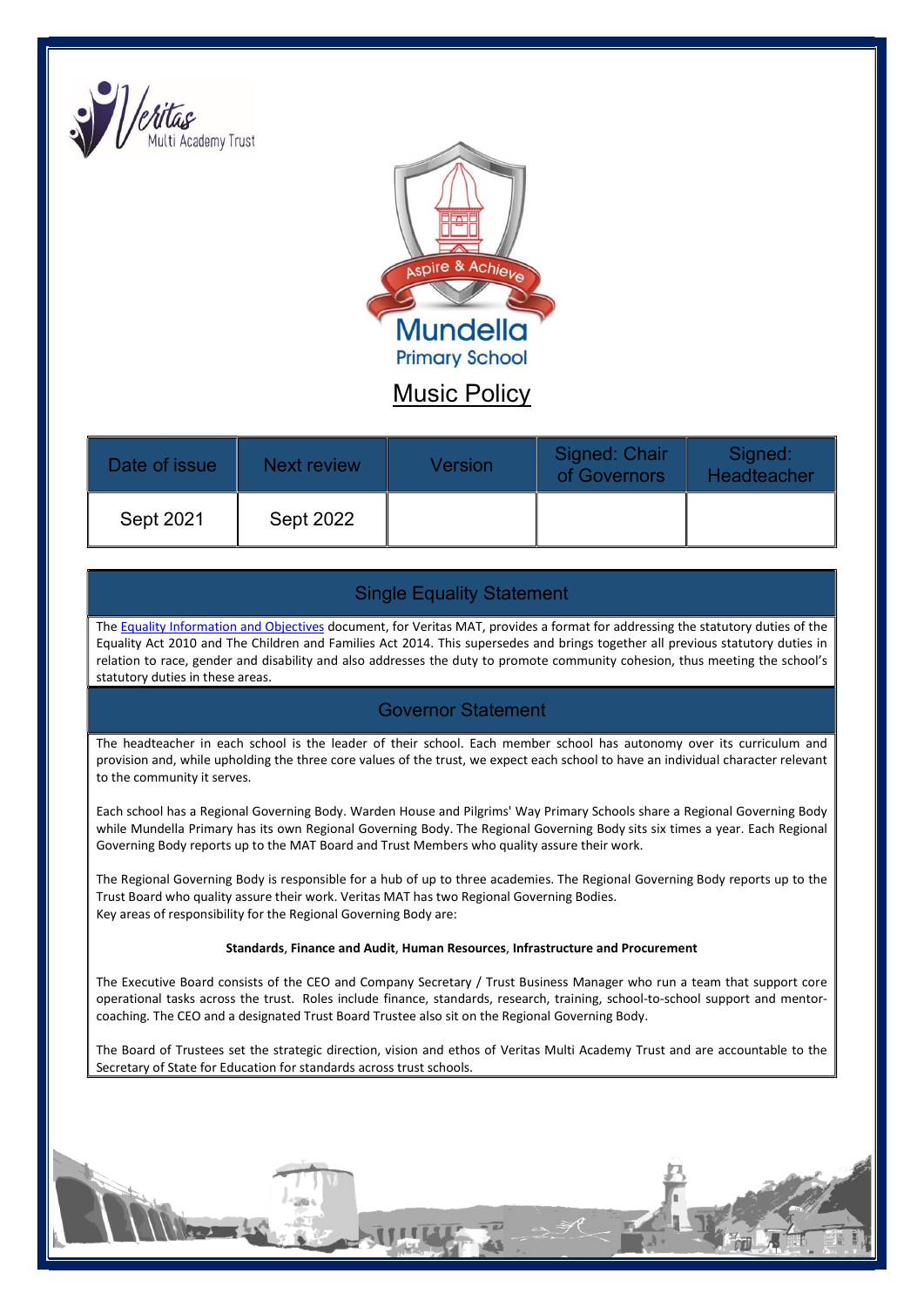## The importance of music

According to the new National Curriculum: "Music is a universal language that embodies one of the highest forms of creativity" 2014.

Music is a practical, creative subject, which can benefit all children in developing imagination, the ability to listen attentively, and the ability to be able to express personal thoughts, opinions and feelings. It also plays an important part in helping children to feel part of a community.

# Aims

At Mundella our aim in music is to:

- develop an understanding and enjoyment of creating music.
- give children the opportunity to control sounds through singing, playing and performing.
- encourage the children to respond to and review musical structures, sounds and effects, musical vocabulary and expression.
- help children to develop their ability to listen and apply their knowledge and understanding in their musical experiences.
- use music to enhance learning across the curriculum.
- recognise the ways in which ICT can be used to extend the children's musical experiences.
- give children an enjoyable and stimulating experience of music which will encourage them to develop their own skills and continue enjoying music throughout their lives.
- enable children to develop their musicianship to enhance their personal, social and emotional skills and to enjoy performing together to a variety of audiences.

# **Entitlement**

Following the National Curriculum, using Charanga as a basis, music is taught to all pupils.

The National Curriculum for music aims to ensure that all pupils:

- perform, listen to, review and evaluate music across a range of historical period, genres, styles and traditions.
- learn to sing and use their voices, to create and compose music on their own and with others, have the opportunity to learn a musical instrument, use technology appropriately and have the opportunity to progress to the next level of musical excellence.
- understand and explore how music is created, produced and communicated, including through the inter-related dimensions: pitch, duration, dynamics, tempo, timbre, texture, structure and appropriate musical notations.
- increase their self-confidence, creativity and sense of achievement.

Instrumental and vocal music making sessions are provided mostly by a specialist music teacher (equivalent to 1 day a week) with class teachers providing cross curricular music and additional music making experiences as appropriate. Charanga Musical School is used as the basis for most lessons: primarily from the Scheme and Music World.

In EYFS, Year 1 and 2 the Charanga Scheme is used.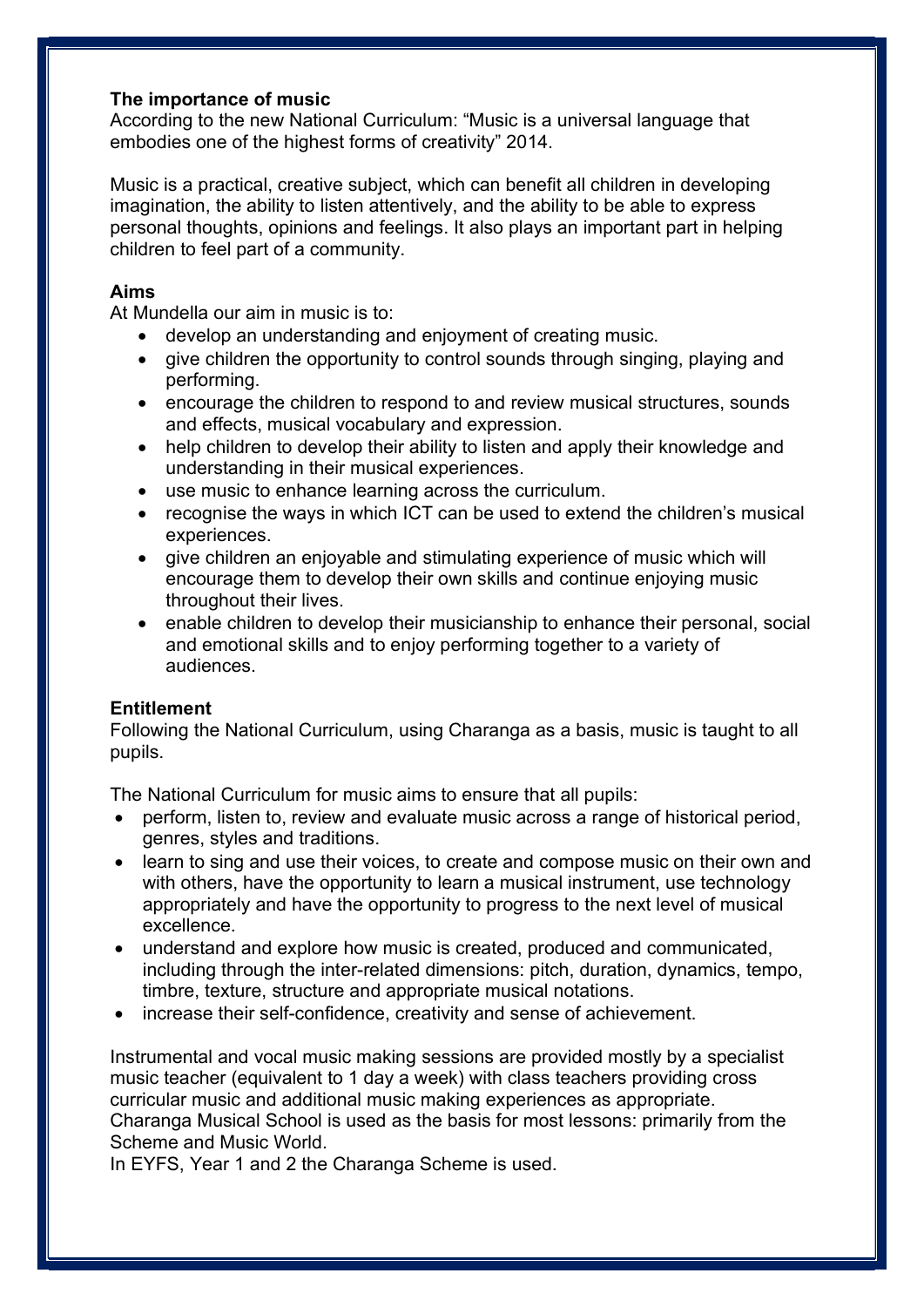In KS2 all children have the opportunity to learn to play a musical instrument through Arts Council funding using the MusicPlus scheme developed by Soundhub, the music education hub for Kent.

In Year 3 Ocarinas are taught using Ocarina Workshop and some aspects of the Charanga Scheme.

In Year 4 Recorders are taught using Charanga Music World, plus additional resources such as Sarah Watts Red Hot Recorders.

In Year 5 Ukuleles are taught using Charanga Ukulele Course and Music World. In Year 6 mixed instrumental opportunities are given following a variety of units from Charanga. These instruments include tuned percussion, as well as developing Recorder and Ukulele skills.

Singing is an integral part of all music lessons and large group singing sessions occur on a regular basis.

Additional opportunities are offered from time to time: such as participating in collaborative musical events with other local schools and there is also a school Singing Club.

## Assessment

Assessment is an ongoing process based on observation of the children working and discussion with the children. The children are also encouraged to self- assess and peer- assess to develop further their knowledge and understanding. Audio recordings and photographs can also provide an opportunity for assessment.

## Equal Opportunities, SEN and Gifted and Talented

Music is a subject that is accessible to all abilities and nationalities and it is very important that every child is allowed access to this.

Musical activities are particularly effective in the education of children with learning disabilities of any kind, ranging from physical to social and emotional problems. Music is broad and "open-ended", providing opportunities to solve problems, to work independently, to work as a group and to be responsible for self-regulation. In music it is important that every child feels comfortable and is able to demonstrate their musical skills and compositions without feeling embarrassed, thereby promoting their confidence and ability.

## Music across the curriculum

Music has many natural links to other areas of the curriculum. These include:

- Literacy the extension of vocabulary through discussion, the use of pulse/rhythm in poetry and as the stimulus to creative writing and drama.
- Maths the sequencing, symmetry and structure of music and the use of patterns, counting and time.
- Science how sounds are made, how they travel and how they are heard.
- ICT recording sound, using electronic sound sources and music software.
- History music commemorating events and traditions; music from different times.
- Geog. music from the UK and from other countries; instruments from around the world.
- RE songs and music for religious festivals.
- PE moving and dancing to rhythms and music.
- PSHE emotional responses to different musical stimuli.
- Art using Art and DT as visual stimuli and representing music through art forms.